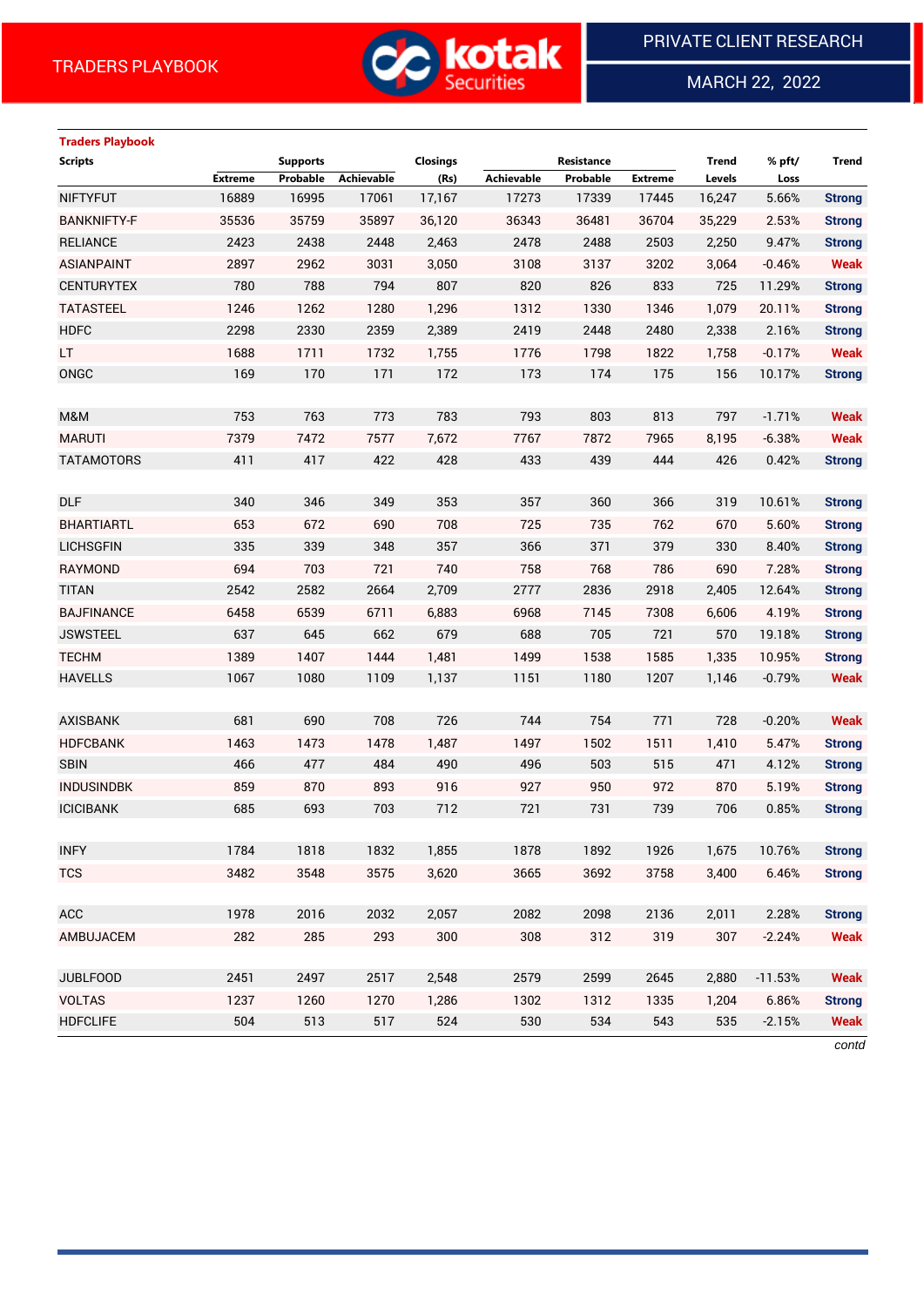### **Closing Pricess**

Closing price is that price at which a scrip closes on the previous day. Traders can start their intraday trade on this level. The stock or index should sustain above or below the closing price else you should exit the trade. Ideally, half a percent should be the stop loss above or below the closing price to enter the trade.

## **Trend**

Trend is the level at which the tendency of Indices and Stocks can be identified. For best results, you can use the 'Trend Remarks' to trade. A 'Weak' trend means that traders can trade with a negative bias. If the trend is 'Strong', you can trade long with a positive bias. Base price should be the closing price.

### **Achievable (Supp/Resis)**

It is the price which can be achieved if the Index/Stock trades above or below the closing price. During normal course of trading, first levels are important as one can take profits around first resistance and supports levels.

## **Probable (Supp/Resis)**

It's a second resistance/support and can be achieved if stocks/indices are in trending mode. Events can lead stocks and indices to reach these levels.

#### **Extreme levels**

Sometimes, the stocks fall or rise to their average lowest or highest levels FOR THE DAY and that may act as an excellent contra buying or selling opportunity with a stop loss given in the table. This means buying around extreme support and selling around extreme resistance strictly with a given stop loss. For e.g. If the extreme support for Nifty is given at 5605, and in case the market comes down to similar levels, then you can initiate long positions with the given 'stop loss for long' in the column, say at 5585. If it breaks 5585 then the trader must exit the position. This is valid on both the sides.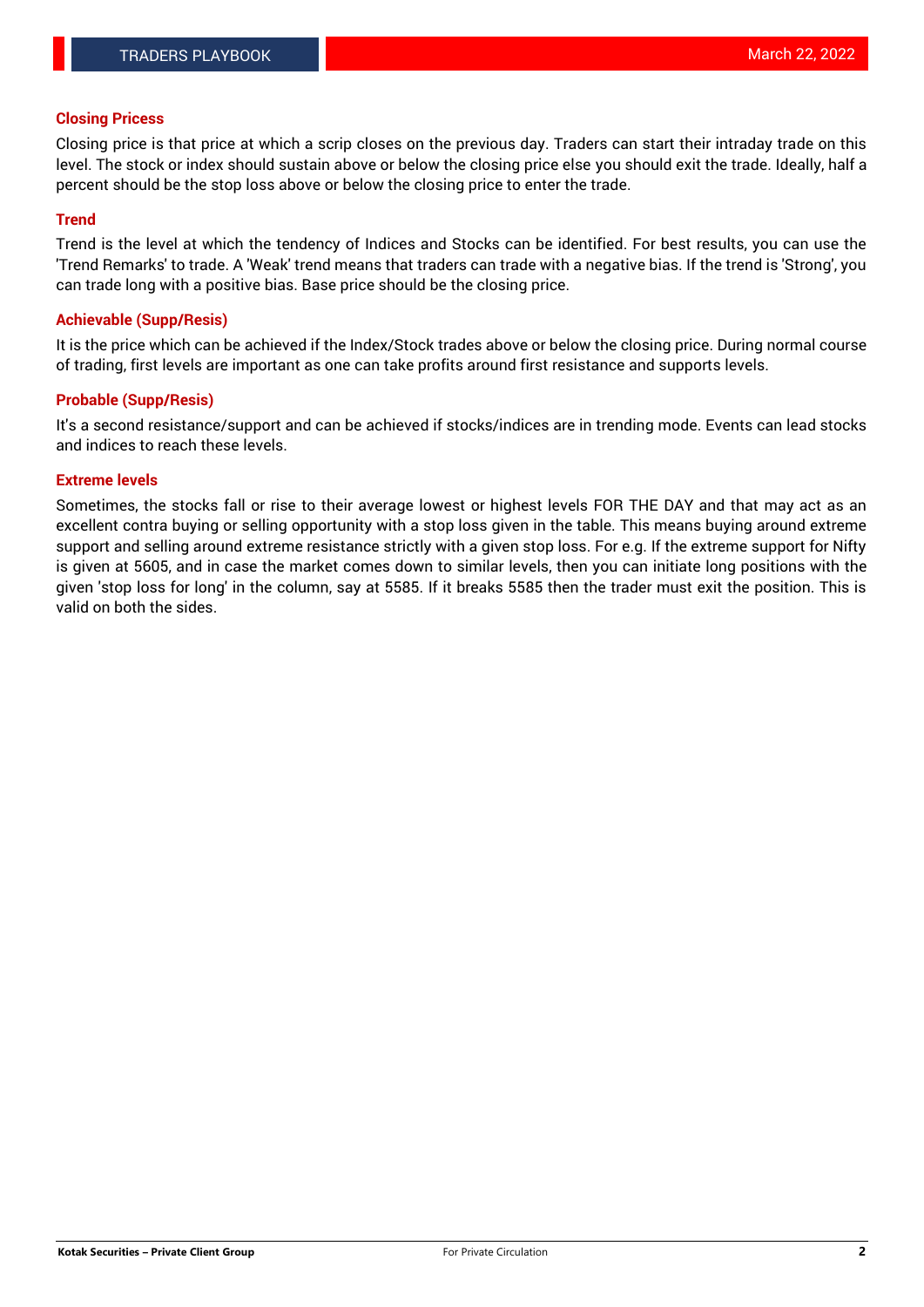## **RATING SCALE (PRIVATE CLIENT GROUP)**

| <b>BUY</b>             | $\overline{\phantom{0}}$ | A condition that indicates a good time to buy a stock. The exact circumstances of the signal will be determined by the indicator that an<br>analyst is using.  |
|------------------------|--------------------------|----------------------------------------------------------------------------------------------------------------------------------------------------------------|
| SELL                   | -                        | A condition that indicates a good time to sell a stock. The exact circumstances of the signal will be determined by the indicator that an<br>analyst is using. |
| <b>Stop Loss Order</b> | $\qquad \qquad -$        | An instruction to the broker to buy or sell stock when it trades beyond a specified price. They serve to either protect your profits or<br>limit your losses.  |

#### **FUNDAMENTAL RESEARCH TEAM (PRIVATE CLIENT GROUP)**

**Jatin Damania Purvi Shah Rini Mehta K. Kathirvelu** Metals & Mining, Midcap **Pharmaceuticals** Research Associate Support Executive jatin.damania@kotak.com [purvi.shah@kotak.com](mailto:purvi.shah@kotak.com) rini.mehta@kotak.com [k.kathirvelu@kotak.com](mailto:k.kathirvelu@kotak.com)

**Sumit Pokharna Pankaj Kumar** +91 22 6218 6438 +91 22 6218 6434

**Shrikant Chouhan Arun Agarwal Amit Agarwal, CFA Hemali Dhame**

 $+91$  22 6218 6432

Oil and Gas, Information Tech Construction, Capital Goods & Midcaps<br>sumit.pokharna@kotak.com pankair.kumar@kotak.com pankajr.kumar@kotak.com

Head of Research Auto & Auto Ancillary Transportation, Paints, FMCG Banking & Finance shrikant.chouhan@kotak.com arun.agarwal@kotak.com agarwal.amit@kotak.com Hemali.Dhame@kotak.com +91 22 6218 5408 +91 22 6218 6443 +91 22 6218 6439 +91 22 6218 6433

**TECHNICAL RESEARCH TEAM (PRIVATE CLIENT GROUP)**

[shrikant.chouhan@kotak.com](mailto:shrikant.chouhan@kotak.com) [amol.athawale@kotak.com](mailto:amol.athawale@kotak.com) Research Associate +91 22 6218 5408 +91 20 6620 3350 [sayed.haider@kotak.com](mailto:sayed.haider@kotak.com)

**Shrikant Chouhan Amol Athawale Sayed Haider**

+91 22 62185498

# **DERIVATIVES RESEARCH TEAM (PRIVATE CLIENT GROUP)**

.<br>+91 22 6218 5497

**Sahaj Agrawal Prashanth Lalu Prasenjit Biswas, CMT, CFTe** [sahaj.agrawal@kotak.com](mailto:sahaj.agrawal@kotak.com) [prashanth.lalu@kotak.com](mailto:prashanth.lalu@kotak.com) [prasenjit.biswas@kotak.com](mailto:prasenjit.biswas@kotak.com)